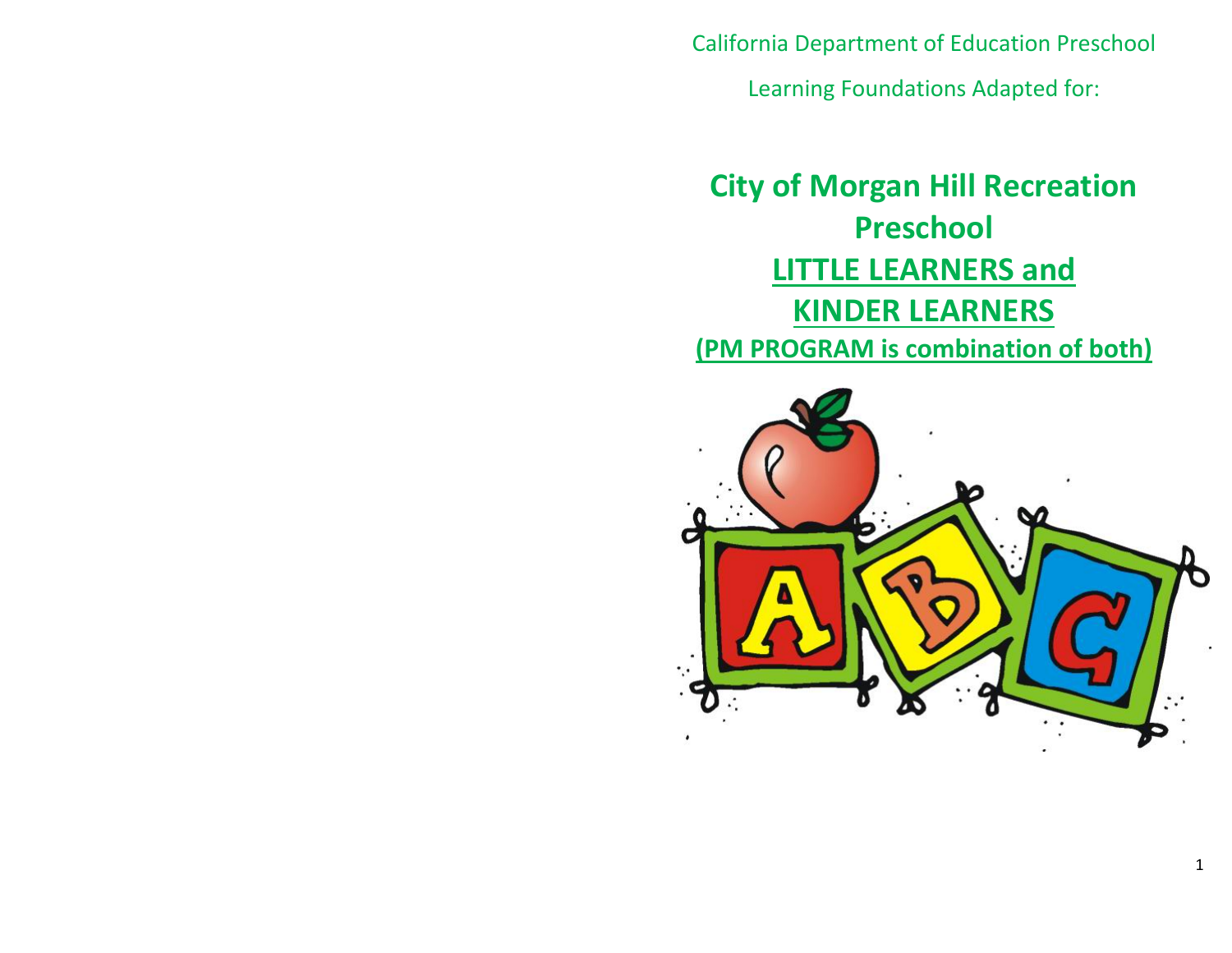# Learning Foundations for **LITTLE LEARNERS**

#### **Social-Emotional Development**

#### **SELF**

- $\bullet$ Describe their physical characteristics, behavior, and abilities positively.
- $\bullet$  Need adult guidance in managing their attention, feelings, and impulses and show some effort at self-control.
- $\bullet$  Seek to understand people's feelings and behavior, notice diversity in human characteristics, and are interested in how people are similar and different
- $\bullet$ Demonstrate concern for the needs of others and people in distress.
- $\bullet$  Enjoy learning and are confident in their abilities to make new discoveries although may not persist at solving difficult problems.

# **SOCIAL INTERACTION**

- $\bullet$  Interact with familiar adults comfortably and competently, especially in familiar settings.
- Interact easily with peers in shared activities that occasionally become cooperative efforts.
- $\bullet$ Participate in simple sequences of pretend play.
- $\bullet$  Seek assistance in resolving peer conflict, especially when disagreements have escalated into physical aggression.
- $\bullet$  Participate in group activities and are beginning to understand and cooperate with social expectations, group rules, and roles.
- Seek to cooperate with adult instructions but their capacities for selfcontrol are limited, especially when they are frustrated or upset.

## **RELATIONSHIPS**

- $\bullet$ Seek security and support from their primary family attachment figures.
- Contribute to maintaining positive relationships with their primary family attachment figures.
- After experience with out-of-home care, manages departures and separations from primary family attachment figures with the teacher's assistance.
- $\bullet$ Seek security and support from their primary teachers and caregivers.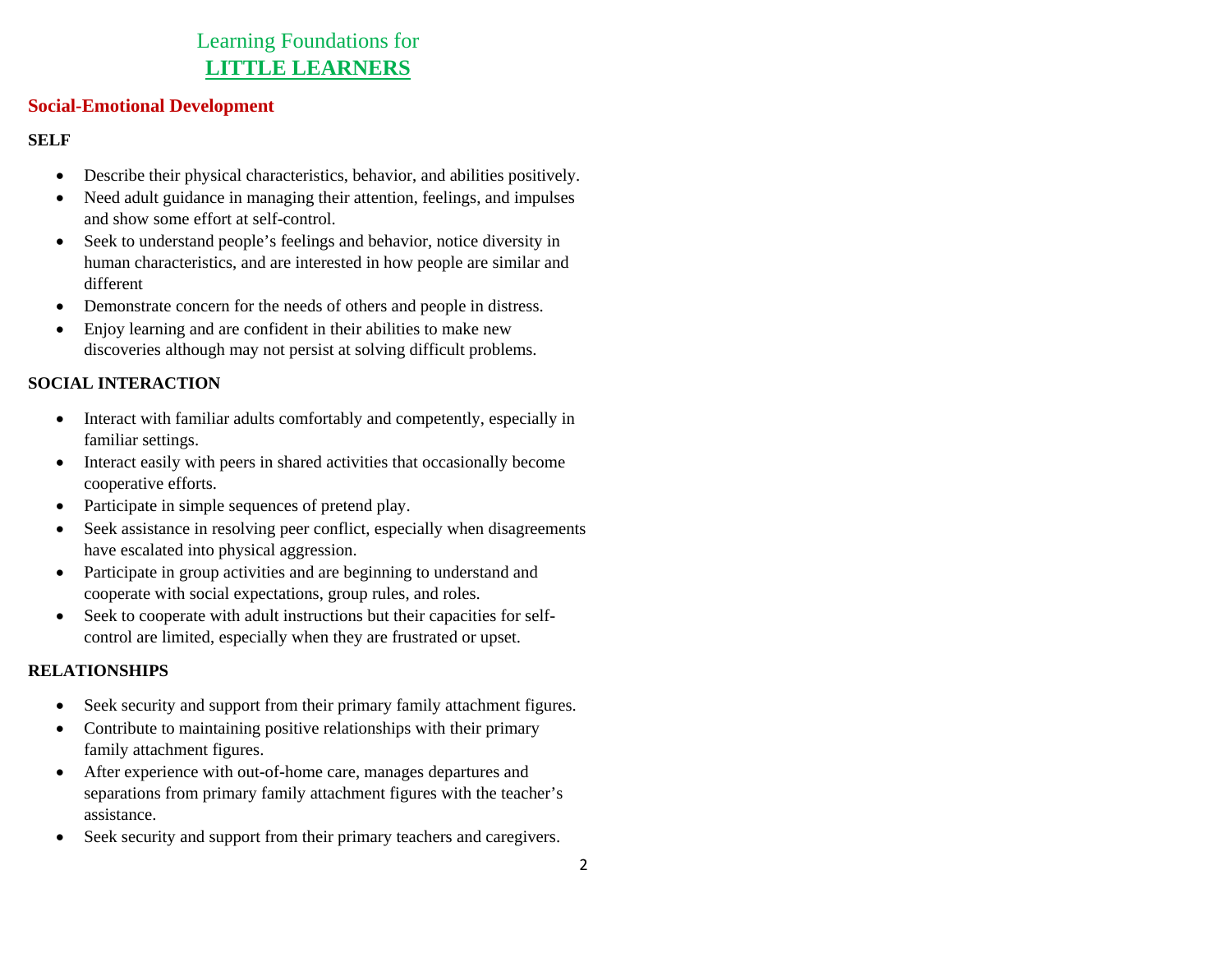- $\bullet$  Demonstrate an increased ability to notice and describe the effects of weather and seasonal changes on their own lives and on plants and animals.
- $\bullet$  Demonstrate an increased awareness and the ability to discuss in simple terms how to care for the environment, and participate in activities related to its care.
- $\bullet$  Contribute to maintaining positive relationships with primary teachers and caregivers.
- Choose to play with one or two special peers whom they identify as friends.

#### **Language and Literacy**

#### LISTENING AND SPEAKING

- $\bullet$  Use language to communicate with others in familiar social situations for a variety of basic purposes, including describing, requesting, commenting, acknowledging, greeting, and rejecting.
- $\bullet$ Speak clearly enough to be understood by familiar adults and children.
- 0 Use language to construct short narratives that are real or fictional.
- 0 Understand and use accepted words for objects, actions, and attributes encountered frequently in both real and symbolic context.
- $\bullet$  Understand and use simple words that describe the relations between objects.
- $\bullet$  Understand and use increasingly complex and longer sentences, including sentences that combine two phrases or two to three concepts to communicate ideas.
- Understand and typically use age-appropriate grammar.

## READING

- $\bullet$  Begin to display appropriate book-handling behaviors and begin to recognize print conventions.
- Recognize the first letter of own name.
- 0 Match some letter names to their printed form.
- $\bullet$  Demonstrate knowledge of main characters or events in a familiar story (e.g., who, what, where) through answering questions (e.g., recall and simple inferencing), retelling, reenacting, or creating artwork.
- Demonstrate knowledge from informational text through labeling, describing, playing, or creating artwork.
- $\bullet$ Demonstrate enjoyment of literacy and literacy-related activities.

## WRITING

 $\bullet$  Experiment with grasp and body position using a variety of drawing and writing tools.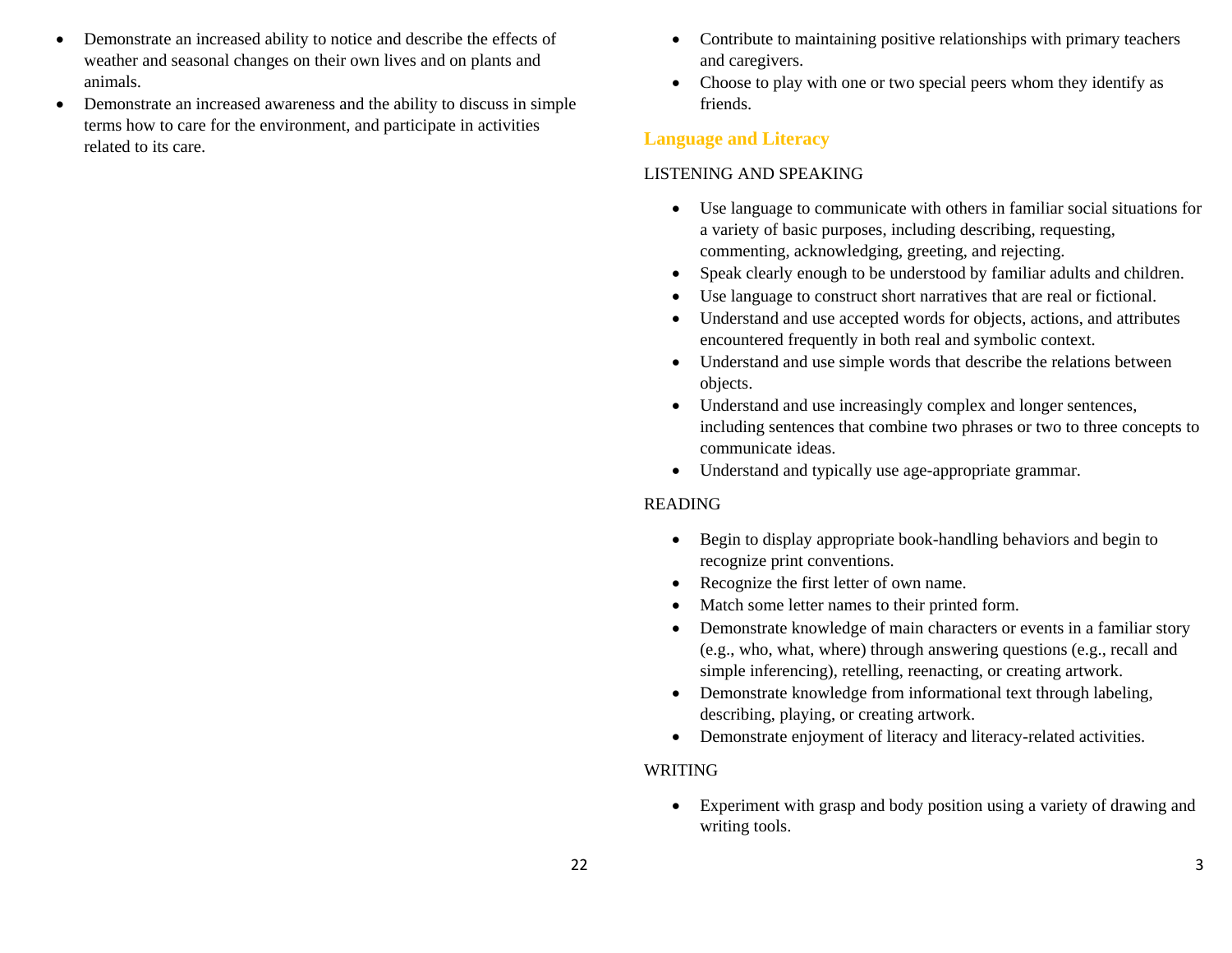- $\bullet$ Write using scribbles that are different from pictures.
- $\bullet$ Write marks to represent own name.

# **English Language Development**

LISTENING Children listen with understanding.

- $\bullet$  Demonstrate understanding of words for objects and actions as well as phrases encountered in both real and pretend activity.
- Respond appropriately to requests involving one step when personally directed by others.

SPEAKING Children use nonverbal and verbal strategies to communicate with others.

- $\bullet$  Use two- and three word utterances to communicate. Begin to use some grammatical markers (e.g., -ing grammar, plurals; simple past or plural – s). Begin to use "what" and "why" questions, sometimes with errors.
- $\bullet$ Begin to understand and use social conventions. (manners)
- $\bullet$ Use language to create oral narratives about their personal experiences.

READING Children demonstrate an appreciation and enjoyment of reading and literature.

- $\bullet$  Choose to "read" familiar books or talk about them, with increasing independence. Describe their own experiences related to the topic of the conversations in the story.
- $\bullet$ Show an increasing understanding of book reading. Retell a story.
- $\bullet$  Demonstrate progress in their knowledge of the alphabet. Begin to talk about the letters of the alphabet while playing and interacting with them. Identify some letters.
- $\bullet$  Demonstrate phonological awareness. Begin to repeat or recite simple songs, poems, and finger plays that plays that emphasize rhyme. Begin to recognize words that have a similar initial sound.

WRITING Children use writing to communicate their ideas.

- $\bullet$ Begin to understand that what is said can be written down and read.
- $\bullet$  Begin to use marks or symbols to represent spoken language. Attempt to copy their name.
- 0 Record information, with adult assistance, including pictures, words (dictated to adults), photos, or by graphing.
- $\bullet$  Increased ability to observe, investigate, and describe in greater detail the characteristics and physical properties of objects, and of solid and nonsolid materials (size, weight, shape, color, texture, and sound).
- $\bullet$  Increased awareness that objects and materials can change in various ways. Describe in greater detail changes in objects and materials (rearrangement of parts; change in color, shape, texture, form, and temperature).
- $\bullet$  Increased ability to describe in greater detail the motion of objects (in terms of speed, direction, the ways things move), and the effect of own actions on the motion of objects, including changes in speed and direction.
- $\bullet$  Identify characteristics of a greater variety of animals and plants and demonstrate an increased ability to categorize them.
- $\bullet$  Indicate greater knowledge of body parts and processes (e.g., eating, sleeping, breathing, walking) in humans and other animals.
- 0 Recognize that living things have habitats in different environments suited to their unique needs.
- $\bullet$  Indicate knowledge of the difference between animate and inanimate objects, and recognize that living things (humans, animals, and plants) undergo biological processes such as growth, illness, healing, and dying.
- $\bullet$  Observe and explore growth in changes in humans, animals and plants and demonstrate an increased understanding that living things change as they grow and go through transformations related to the life cycle (for example, from a caterpillar to butterfly).
- Greater understanding of the basic needs of humans, animals, and plants (e.g., food, water, sunshine, shelter).
- $\bullet$  Demonstrate increased ability to investigate and compare characteristics (size, weight, shape, color, texture) of earth materials such as sand, rocks, soil, water, and air.
- $\bullet$  Demonstrate an increased ability to observe and describe natural objects in the sky and to notice patterns of movement and apparent changes in the sun and the moon.
- 0 Demonstrate an increased ability to observe, describe, and discuss changes in weather.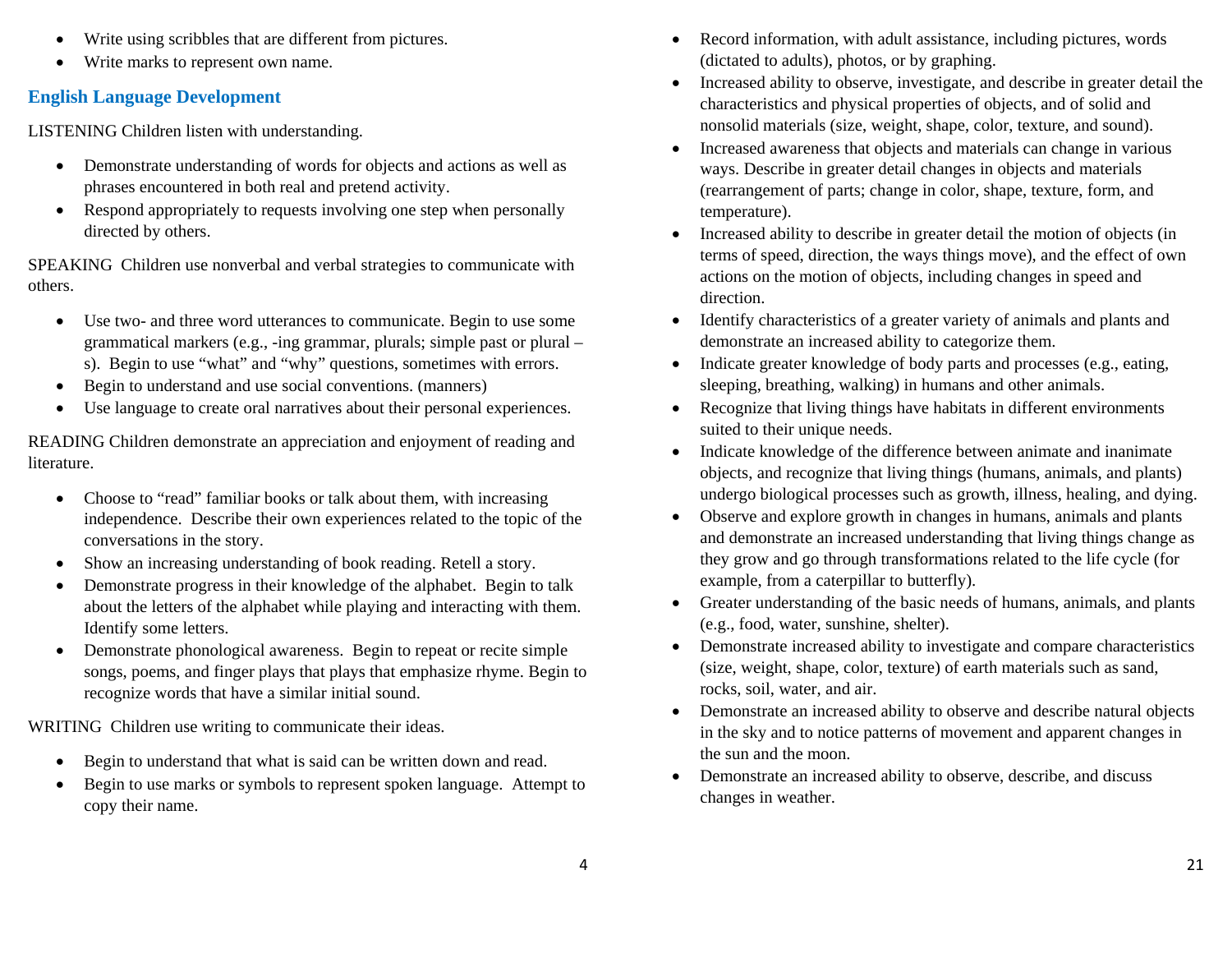- $\bullet$  Pay attention to others' feelings, and more likely to provide assistance. Support rules that protect fairness.
- More capable of negotiating, compromising, and finding cooperative means of resolving conflict with peers or adults, although verbal aggression may also result.
- Improving ability to relate past events to other past events and current experiences, with adult assistance.
- $\bullet$  Distinguish when future events will happen, plan for them, and make choices. (with adult assistance)
- Compare current abilities with skills at a younger age and share more detailed autobiographical stories about recent experiences.
- Develop an interest in family history (e.g., when family members were children) as well as events of "long ago," and begin to understand when these events occurred in relation to each other.
- $\bullet$  Comprehend larger familiar locations, such as the characteristics of their community and region (including hills and streams, weather, common activities) and the distances between familiar locations (such as between home and school), and compare their home community with those of others.
- $\bullet$  Show an interest in a wider range of natural phenomena, including those not directly experienced (such as snow for a child living in Southern California), and are more concerned about caring for the natural world and the positive and negative impacts of people on the natural world (e.g., recycling, putting trash in trash cans).
- $\bullet$  Create their own drawings, maps, and models; are more skilled at using globes, maps, and map symbols; and use maps for basic problem solving (such as locating objects) with adult guidance.
- $\bullet$  Understand more complex economic concepts (e.g., bartering; more money is needed for things of greater value; if more people want something, more will be sold).

## **Science**

- Demonstrate curiosity and an increased ability to raise questions about objects and events in their environment.
- Demonstrates an increased ability to make predictions and check them (e.g., may make more complex predictions, offer ways to test predictions, and discuss why predictions were correct or incorrect).

# **Mathematics**

NUMBER SENSE Children begin to understand numbers and quantities in their everyday environment.

- Recite numbers in order 1-10. Begin to recognize and name a few written numerals.
- Identify, without counting, the number of objects in a collection of up to three objects
- Count up to five objects, using one-to-one with increasing accuracy.
- $\bullet$  Use the number name of the last object counted to answer the question, "How many . . . ?"

# ALGEBRA AND FUNCTIONS (CLASSIFICATION AND PATTERNING)

- $\bullet$ Begin to sort and classify objects in their everyday environment.
- $\bullet$ Begin to recognize simple, repeating patterns.

# MEASUREMENT

• Begin to compare and order objects.

# **GEOMETRY**

- 0 Begin to identify and use common shapes in their everyday environment.
- $\bullet$  Identify positions of objects and people in space, such as in/on/under, up/down, and inside/outside.

## MATHEMATICAL REASONING

 $\bullet$  Begin to apply simple mathematical strategies to solve problems in their environment.

# **Visual and Performing Arts**

# VISUAL ARTS

- 0 Notice and communicate about objects or forms that appear in art.
- Create marks with crayons, paints, and chalk and then identify them; mold and build with playdough, identify.
- $\bullet$  Enjoy and engage with displays of visual art. Begin to express preferences for some art activities or materials.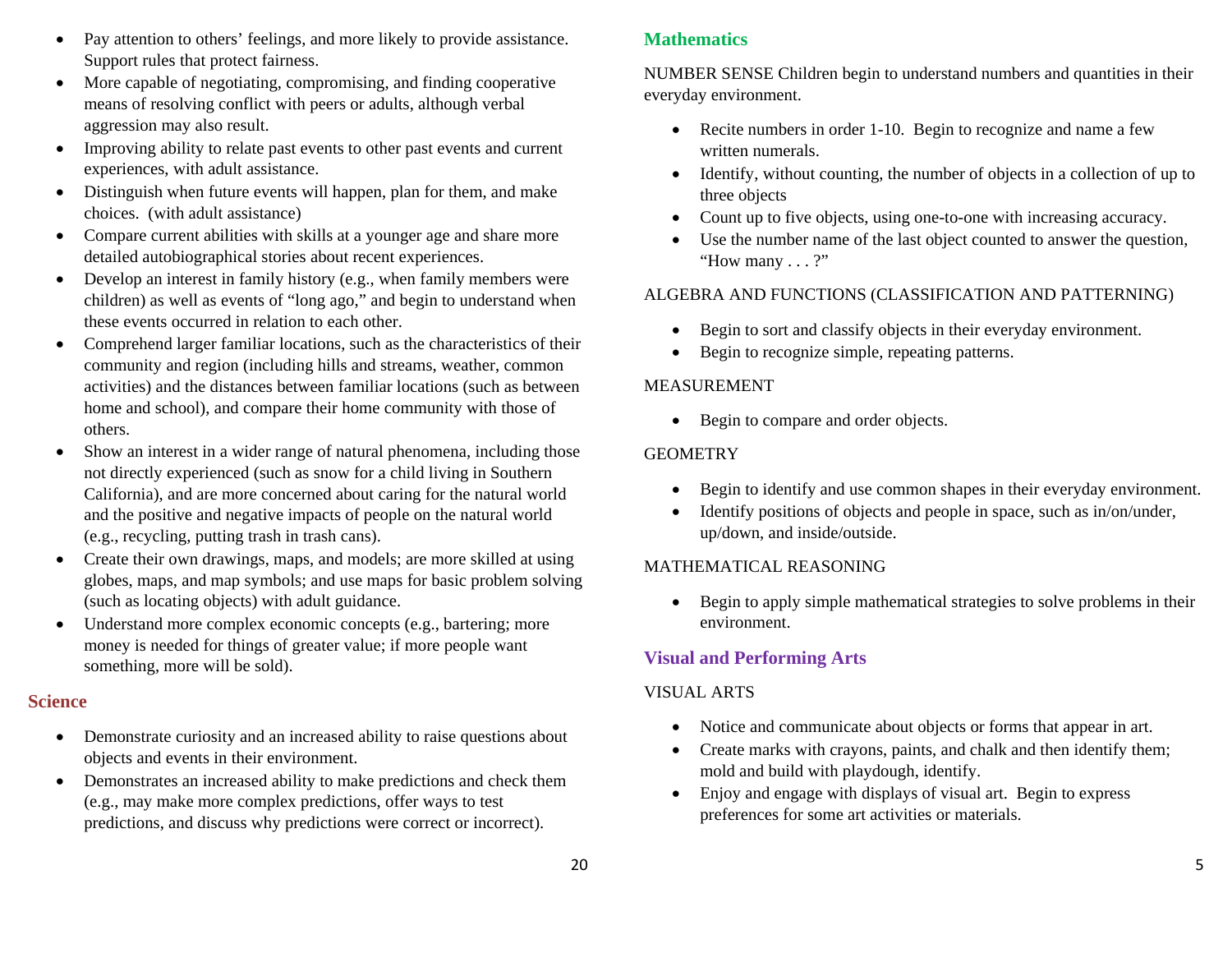- $\bullet$  Choose own art for display in the classroom or in a book and briefly explain choice.
- $\bullet$  Make straight and curved marks and lines; begin to draw rough circle shapes.
- $\bullet$  Begin to create paintings or drawings that suggest people, animals, and objects.
- $\bullet$ Make somewhat regular-shaped balls and coils out of dough or clay.
- $\bullet$ Begin to use paper and other materials to assemble simple collages.
- $\bullet$ Demonstrate some motor control when working with visual arts tools.
- $\bullet$ Create art and sometimes name the work.
- $\bullet$ Begin to draw figures or objects.
- $\bullet$ Begin to use intensity of marks and color to express a feeling or mood.

## MUSIC

- $\bullet$  Sustain attention and begin to reflect verbally about music; familiar with words that describe music.
- $\bullet$ Recognize simple repeating melody and rhythm patterns.
- $\bullet$ Identify the sources of a limited variety of musical sounds.
- $\bullet$  Use body movement freely to respond loosely to beat—loud versus quiet—and tempo.
- $\bullet$ Begin to discriminate between different sounds. Follow words in a song.
- $\bullet$  Explore vocally; sing repetitive patterns and parts of songs alone and with others.
- $\bullet$  Explore vocal and instrumental skills and use instruments to produce simple rhythms and tones.
- $\bullet$  Move or use body to demonstrate beat and tempo, often spontaneously. Improvise vocally and instrumentally.

## DRAMA

- $\bullet$ Demonstrate an understanding of simple drama vocabulary.
- $\bullet$ Identify preferences and interests related to participating in drama.
- $\bullet$ Demonstrate knowledge of simple plot of a participatory drama.
- $\bullet$ Demonstrate basic role-play skills with imagination and creativity.
- $\bullet$  Add props and costumes to enhance dramatization of familiar stories and fantasy play with peers.

# **Health**

- $\bullet$ Demonstrate knowledge of more steps in the handwashing routine.
- $\bullet$  Begin to independently practice health habits, with less adult support, instruction, and modeling.
- $\bullet$  Demonstrate knowledge of toothbrushing, and when it should be done, with less adult supervision.
- $\bullet$  Identify several different internal body parts and demonstrate a basic, limited knowledge of some functions.
- $\bullet$  Understand that health-care providers try to keep people well and help them when they are not well.
- Communicate to an adult about not feeling well, feeling uncomfortable, or about a special health need.
- $\bullet$ Practice sun-safe actions with decreasing adult support and guidance.
- e Follow safety rules more independently though may still need adult support and prompting.
- $\bullet$  Demonstrate increased ability to follow emergency routines after instruction and practice.
- $\bullet$  Show increased ability to follow transportation and pedestrian safety rules with adult support and supervision.
- $\bullet$  Identify a larger variety of foods and may know some of the related food groups.
- $\bullet$  Demonstrate greater understanding that eating a variety of food helps the body grow and be healthy, and choose from a greater variety of foods at mealtimes.
- $\bullet$ Indicate greater awareness of own hunger and fullness.

# **History–Social Science**

- $\bullet$  Exhibit more sophisticated understanding of a broader variety of adult roles and occupations, but uncertain how work relates to income.
- $\bullet$  Become involved as responsible participants in group activities, with growing understanding of the importance of considering others' opinions, and respect for majority rules and the views of group members who disagree.
- $\bullet$  Exhibit responsible conduct more reliably as children develop selfesteem (and adult approval) from being responsible group members.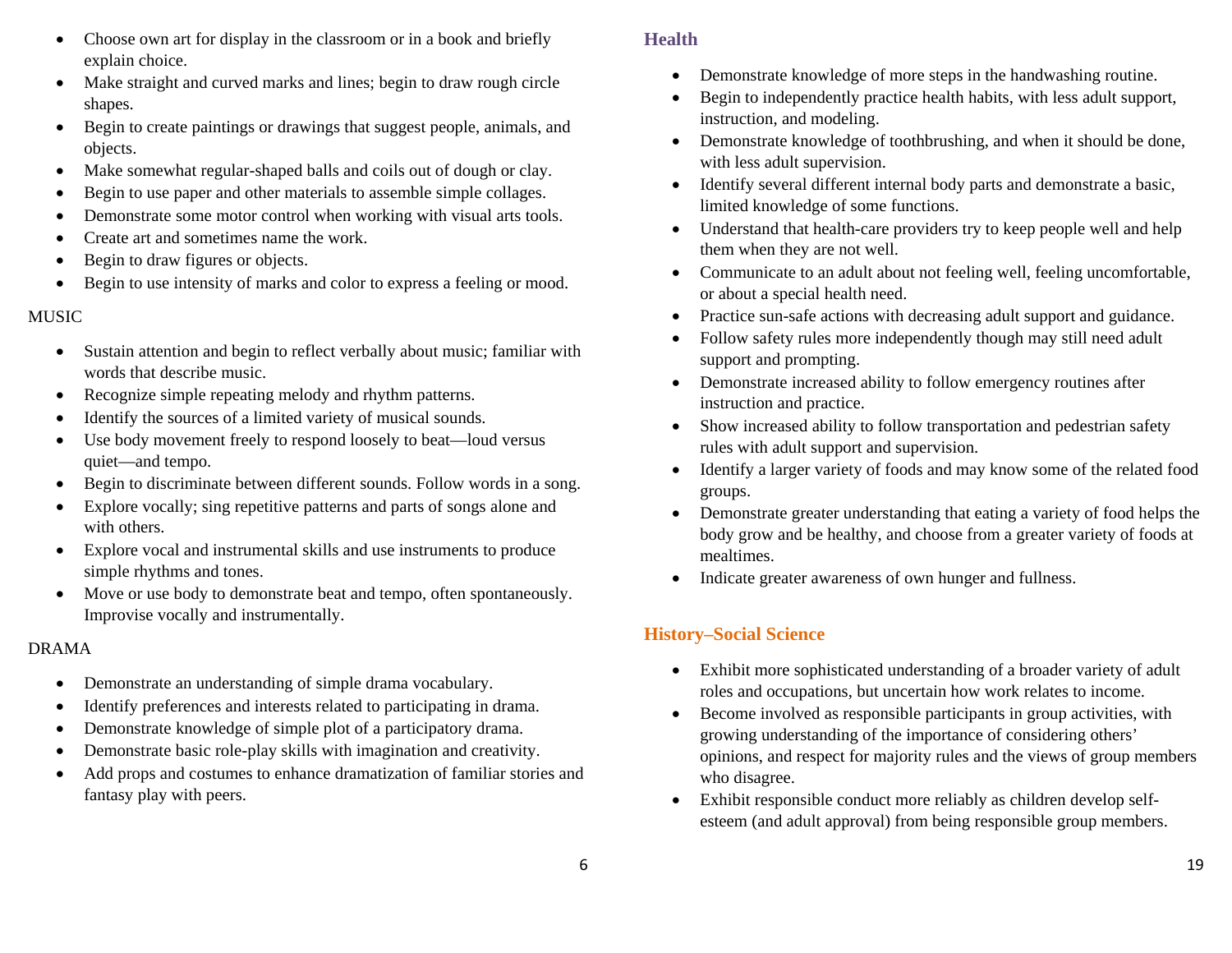- $\bullet$  Demonstrate some advanced skills in responding to tempo and timing through movement.
- Invent and recreate dance movements. Improvise dances that have a beginning, middle, and an end.
- Communicate and express feelings intentionally through dance.

# **Physical Development**

- $\bullet$ Show increasing balance and control when holding still.
- $\bullet$  Show increasing balance control while moving in different directions and when transitioning from one movement or position to another.
- $\bullet$  Walk with balance, oppositional arm movements, and relatively narrow base of support (space between feet).
- $\bullet$  Run with a longer stride length and each foot off the ground for a greater length of time. Opposition of arms and legs is more consistent.
- Jump for height (up or down) and for distance with increasing competence. Uses arm swing to aid forward jump.
- $\bullet$  Demonstrate increasing ability and body coordination in a variety of locomotor skills, such as galloping, sliding, hopping, and leaping.
- $\bullet$  Show gross motor manipulative skills by using arms, hands, and feet with increased coordination, such as rolling a ball underhand, tossing underhand, bouncing, catching, striking, throwing overhand, and kicking.
- $\bullet$  Show increasing fine motor manipulative skills using hands and arms such as in-hand manipulation, writing, cutting, and dressing
- $\bullet$ Demonstrate knowledge of an increasing number of body parts.
- $\bullet$ Begin to understand and distinguish between the sides of the body.
- $\bullet$ Can change directions quickly and accurately.
- $\bullet$  Can place an object or own body in front of, to the side, or behind something else with greater accuracy.
- $\bullet$  Demonstrate more precision and efficiency during two-handed fine motor activities.
- $\bullet$ Initiate more complex physical activities for a sustained period of time.
- $\bullet$  Engage in sustained active play of increasing intensity involving the heart, the lungs, and the vascular system.
- $\bullet$  Engage in active play that enhance leg and arm strength, muscular endurance, and flexibility.

#### DANCE

- $\bullet$  Engage in dance movements. Begin to understand and use vocabulary related to dance.
- $\bullet$  Respond to instruction of one skill at a time during movement, such as a jump or fall.
- $\bullet$ Explore and use different steps and movements to create or form a dance.
- 0 Begin to be aware of own body in space. Begin to be aware of other people in dance or when moving in space.
- $\bullet$ Begin to respond to tempo and timing through movement.
- 0 Begin to act out and dramatize through music and movement patterns.
- 0 Invent dance movements. Improvise simple dances that have a beginning and an end.
- Communicate feelings spontaneously through dance and begin to express simple feelings intentionally through dance when prompted by adults.

# **Physical Development**

- $\bullet$ Maintain balance while holding still; sometimes may need assistance.
- $\bullet$  Maintain balance while in motion when moving from one position to another or when changing directions, though balance may not be completely stable.
- $\bullet$  Walk with balance, not always stable, oppositional arm movements still developing, and relatively wide base of support (space between feet).
- $\bullet$  Run with short stride length and feet off the ground for a short period of time. May show inconsistent opposition of arms and legs.
- $\bullet$  Jump for height (up or down) and for distance with beginning competence.
- 0 Begin to demonstrate a variety of locomotor skills, such as galloping, sliding, hopping, and leaping.
- $\bullet$  Begin to show gross motor manipulative skills by using arms, hands, and feet, such as rolling a ball underhand, tossing underhand, bouncing, catching, striking, throwing overhand, and kicking.
- $\bullet$  Begin to show fine motor manipulative skills using hands and arms such as in-hand manipulation, writing, cutting, and dressing.
- 0 Demonstrate knowledge of the names of body parts.
- 0 Use own body as reference point when locating or relating to other people or objects in space.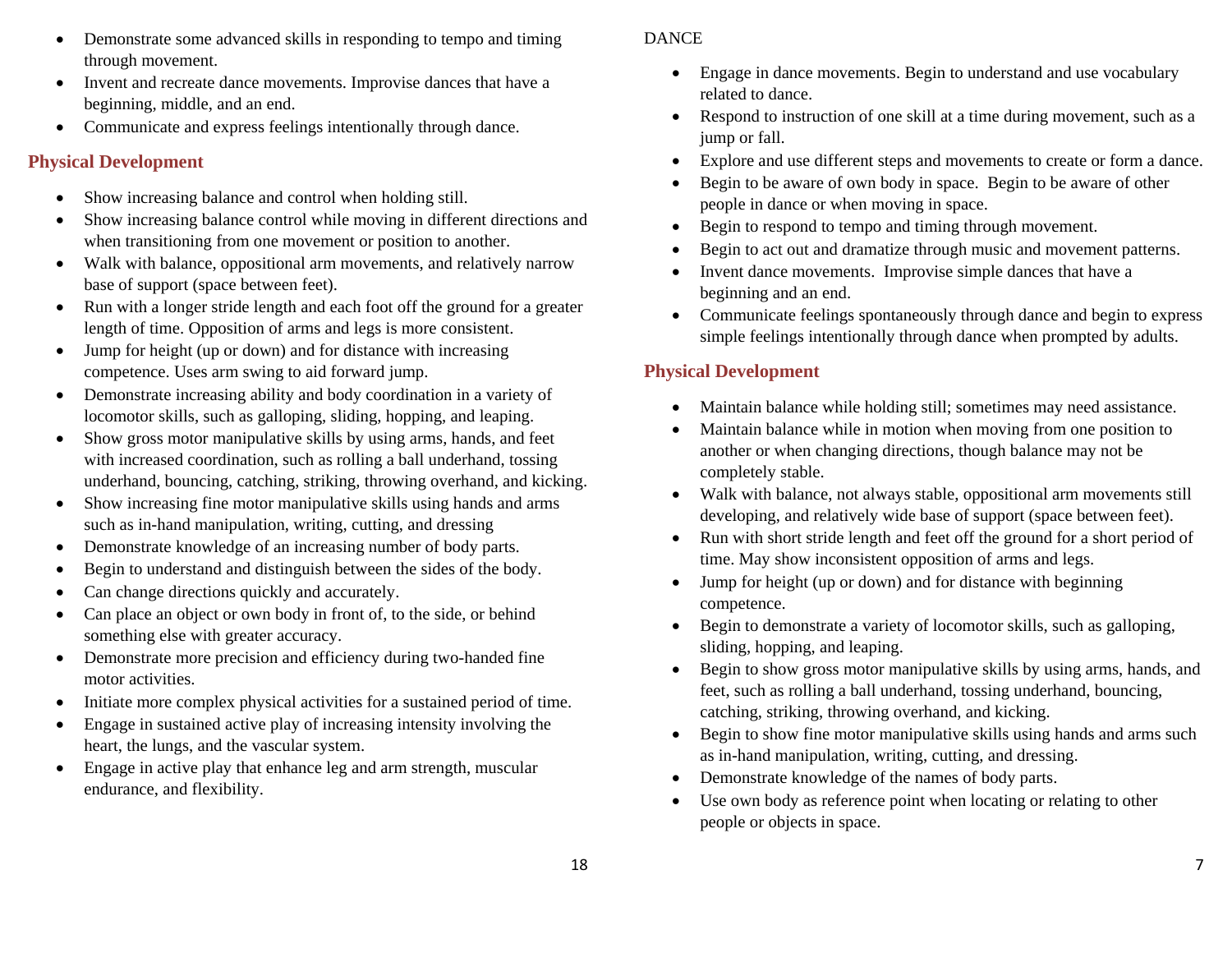- $\bullet$  Distinguish movements that are up and down and to the side of the body (for example, understands "use that side, now the other side").
- $\bullet$ Move forward and backward or up and down easily.
- $\bullet$ Can place an object on top of or under something with some accuracy.
- $\bullet$ Use any two body parts together.
- $\bullet$  Initiate or engage in simple physical activities for a short to moderate period of time.
- $\bullet$  Engage in frequent bursts of active play that involves the heart, the lungs, and the vascular system.
- $\bullet$  Engage in active play activities that enhance leg and arm strength, muscular endurance, and flexibility.

# **Health**

- Demonstrate knowledge of some steps in the handwashing routine.
- $\bullet$  Practice health habits that prevent infectious diseases, with adult support, instruction, and modeling.
- $\bullet$  Demonstrate knowledge of some steps of the routine for brushing teeth, with adult supervision and instruction.
- Identify a few internal body parts, but may not understand their basic function.
- $\bullet$  Begin to understand that healthcare providers try to keep people well and help them when they are not well.
- Communicate to an adult about not feeling well, feeling uncomfortable, or about a special health need.
- $\bullet$ Begin to practice sun-safe actions, with adult support and guidance.
- $\bullet$ Follow safety rules with adult support and prompting.
- $\bullet$  Begin to show ability to follow fire and earthquake drills, after instruction and practice.
- $\bullet$  Show beginning ability to follow transportation and pedestrian safety rules with adult instruction.
- $\bullet$ Identify different kinds of foods.
- $\bullet$  Understand that eating a variety of food helps the body be healthy; choose from a variety of foods at mealtimes.
- $\bullet$ Indicate awareness of own hunger and fullness.

## MUSIC

- $\bullet$  Verbally reflect on music and describe music by using an expanded vocabulary.
- $\bullet$ Demonstrate more complex repeating melody and rhythm patterns.
- 0 Identify the sources of a wider variety of music and music-like sounds.
- $\bullet$  Use body movement freely and more accurately to respond to beat, dynamics, and tempo of music.
- $\bullet$  Sing repetitive patterns and entire songs alone and with others. Follow words in a song.
- Continue to apply vocal and instrumental skills and use instruments to produce more complex rhythms, tones, melodies, and songs.
- $\bullet$  Move or use body to demonstrate beat, tempo, and style of music, often intentionally.
- Explore, improvise, and create brief melodies with voice or instrument.

## DRAMA

- $\bullet$ Demonstrate a broader understanding of drama vocabulary.
- 0 Explain preferences and interests related to participating in drama.
- 0 Demonstrate knowledge of extended plot and conflict of a participatory drama.
- Demonstrate extended role-play skills with increased imagination and creativity.
- Use a variety of props and costumes to enhance dramatization of familiar stories and fantasy play with peers.

# DANCE

- Further engage and participate in dance movements. Connect dance terminology with demonstrated steps.
- $\bullet$  Respond to instruction of more than one skill at a time in movement, such as turning, leaping, and turning again.
- $\bullet$  Use understanding of different steps and movements to create or form a dance.
- Continue to develop awareness of body in space.
- 0 Show advanced awareness and coordination of movement with other people in dance or when moving in space.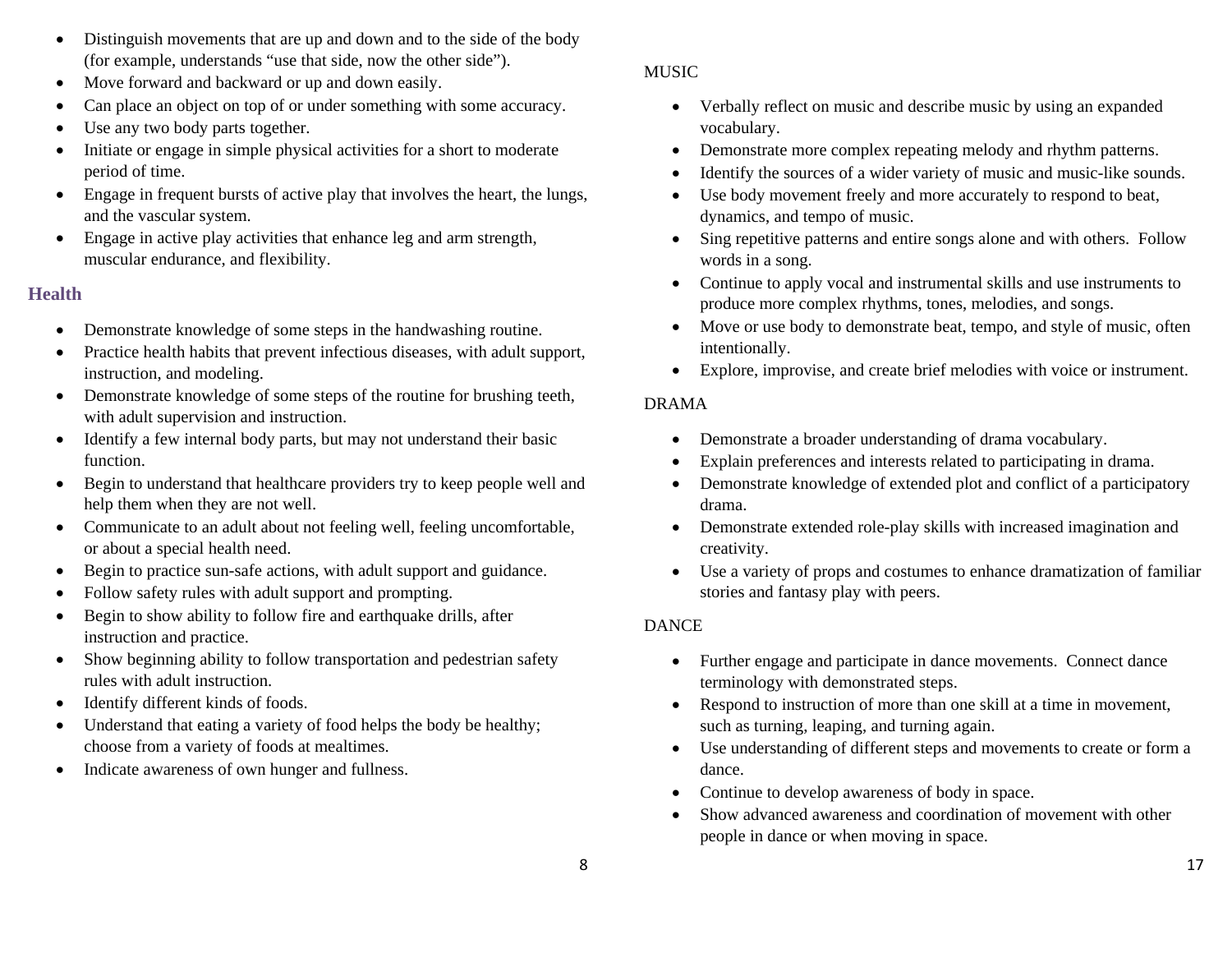#### GEOMETRY

- $\bullet$  Identify, describe, and construct a variety of different shapes, including variations of a circle, triangle, rectangle, square, and other shapes.
- $\bullet$ Combine different shapes to create a picture or design.
- $\bullet$  Identify positions of objects and people in space, including in/on/under, up/ down, inside/outside, beside/between, and in front/behind.

# MATHEMATICAL REASONING

• Identify and apply a variety of mathematical strategies to solve problems in their environment

# **Visual and Performing Arts**

# VISUAL ARTS

- Communicate about elements appearing in art (such as line, texture, or perspective).
- $\bullet$  Begin to plan art and show increasing care and persistence in completing it.
- $\bullet$ Enjoy and engage with displays of visual art.
- $\bullet$  Choose own art for display in the classroom or for inclusion in a or book and explain her or his ideas in detail.
- $\bullet$  Draw single circle and add lines to create representations of people and things.
- $\bullet$  Begin to create representative paintings or drawings that approximate or depict people, animals, and objects.
- $\bullet$  Make forms and coils out of dough or clay, using tools (for example, a rolling pin or a garlic press).
- $\bullet$  Use paper and other materials make two- and three-dimensional assembled works.
- $\bullet$  Demonstrate increasing coordination and motor control when working with visual arts tools.
- $\bullet$  Draw more detailed figures or objects with more control of line and shape.
- Use intensity of marks and color more frequently to express a feeling or mood.

# **History–Social Science**

- Play familiar adult social roles and occupations (such as parent, teacher, and doctor).
- $\bullet$ Identify as members of a group, participate willingly in group activities.
- c Respond to the feelings and needs of others with simple forms of assistance, sharing, and turn-taking. Understand the importance of rules that protect fairness and maintain order.
- $\bullet$  Can use simple bargaining strategies and seek adult assistance when in conflict with other children or adults.
- $\bullet$ Recall past experiences easily and enjoy hearing stories about the past.
- $\bullet$  Anticipate events in familiar situations in the near future, with adult assistance.
- Proudly display developing skills to attract adult attention and share simple accounts about recent experiences.
- $\bullet$  Distinguish older family members from younger ones and events in the recent past from "long ago".
- $\bullet$  Identify familiar locations such as home and school, describe objects and activities associated with each.
- $\bullet$  Interested in nature (including animals, plants, and weather). Understand human interactions with the environment (such as pollution in a lake or stream) and the importance of taking care of plants and animals.
- Can use drawings, globes, and maps to refer to the physical world, although often unclear on the use of symbols.
- $\bullet$  Understand ownership, limited supply, what stores do, give-and-take, and payment of money to sellers. Show interest in money and its function, but still figuring out the relative value of coins

## **Science**

- $\bullet$  Demonstrate curiosity and raise simple questions about their environment. Observe environment and describe.
- $\bullet$  Make predictions and check them, with adult support, through concrete experiences.
- $\bullet$  Record observations, with adult assistance, including pictures, words (dictated to adults), charts, photos.
- Observe, investigate, and identify the characteristics and physical properties of objects and of solid and nonsolid materials (size, weight, shape, color, texture, and sound).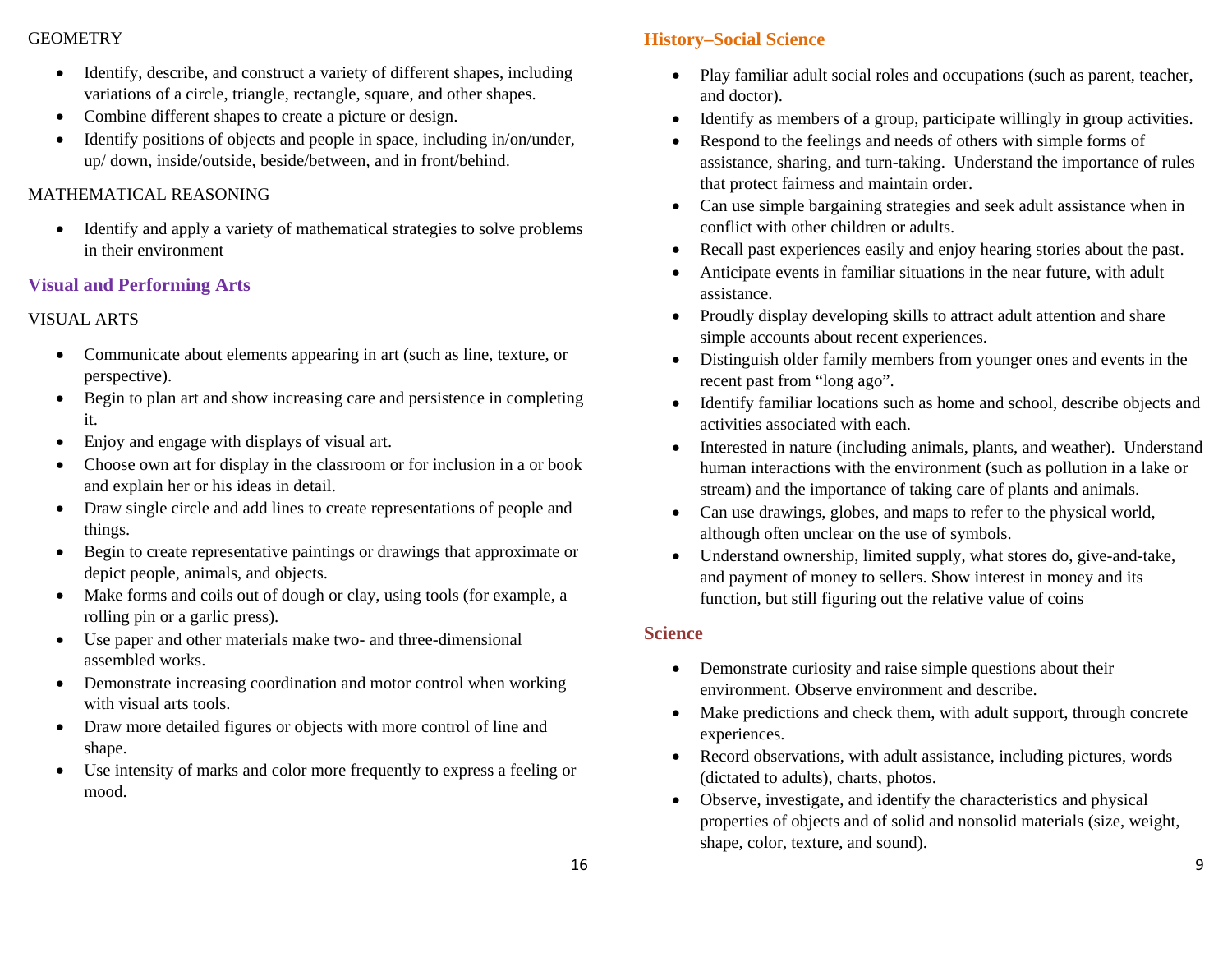- $\bullet$  Demonstrate awareness that objects and materials can change; explore and describe changes in objects and materials (rearrangement of parts; change in color, shape, texture, temperature).
- $\bullet$  Observe and describe the motion of objects (in terms of speed, direction, the ways things move), and effect of own actions (e.g. pushing, pulling, rolling, dropping) on making objects move.
- $\bullet$  Identify characteristics of a variety of animals and plants, including appearance (inside and outside) and behavior, and begin to categorize them.
- $\bullet$  Knowledge of body parts and processes (e.g., eating, sleeping, breathing, walking) in humans and other animals.
- $\bullet$  Identify the habitats of people and familiar animals and plants in the environment and begin to realize that living things have habitats in different environments.
- $\bullet$  Indicate knowledge of the difference between animate objects (animals, people) and inanimate objects. For example, expect animate objects to initiate movement and to have different insides than inanimate objects.
- $\bullet$  Observe and explore growth and changes in humans, animals, and plants and demonstrate an understanding standing that living things change over time in size and in other capacities as they grow.
- $\bullet$  Recognize that animals and plants require care and begin to associate feeding and watering with the growth of humans, animals, and plants.
- $\bullet$  Investigate characteristics (size, weight, shape, color, texture) of earth such as sand, rocks, soil, water, and air.
- $\bullet$  Observe and describe objects in the sky (sun, moon, stars, clouds) and how they appear to move and change.
- $\bullet$  Notice and describe changes in weather. Begin to notice the effects of weather and seasons on their own lives, plants and animals.

Write their first name on their own nearly correctly.

# **Mathematics**

# NUMBER SENSE

- Recite numbers in order to twenty with increasing accuracy. Know the name of some written numerals.
- $\bullet$  Identify, without counting, the number of objects in a collection of up to four objects
- $\bullet$  Count up to ten objects, (one object for each number word) with increasing accuracy. Understand, when counting, that the number name of the last object counted represents the total number of objects in the group.
- Compare, by counting or matching, two groups of up to five objects and communicate, "more," "same as," or "fewer" (or "less").
- $\bullet$  Understand that adding one or taking away one changes the number in a small group of objects by exactly one.
- $\bullet$  Understand that putting two groups of objects together will make a bigger group and that a group of objects can be taken apart into smaller groups.
- $\bullet$  Solve simple addition and subtraction problems with a small number of objects, usually by counting.

# ALGEBRA AND FUNCTIONS (CLASSIFICATION AND PATTERNING)

- $\bullet$  Sort and classify objects by one or more attributes, into two or more groups, with increasing accuracy.
- Recognize and duplicate simple repeating patterns. Begin to extend and create simple repeating patterns

MEASUREMENT comparing, ordering, and measuring objects.

- Compare two objects by length, weight, or capacity directly (e.g., putting objects side by side) or indirectly (e.g., using a third object).
- Order four or more objects by size.
- $\bullet$  Measure length using multiple duplicates of the same-size concrete units laid end to end.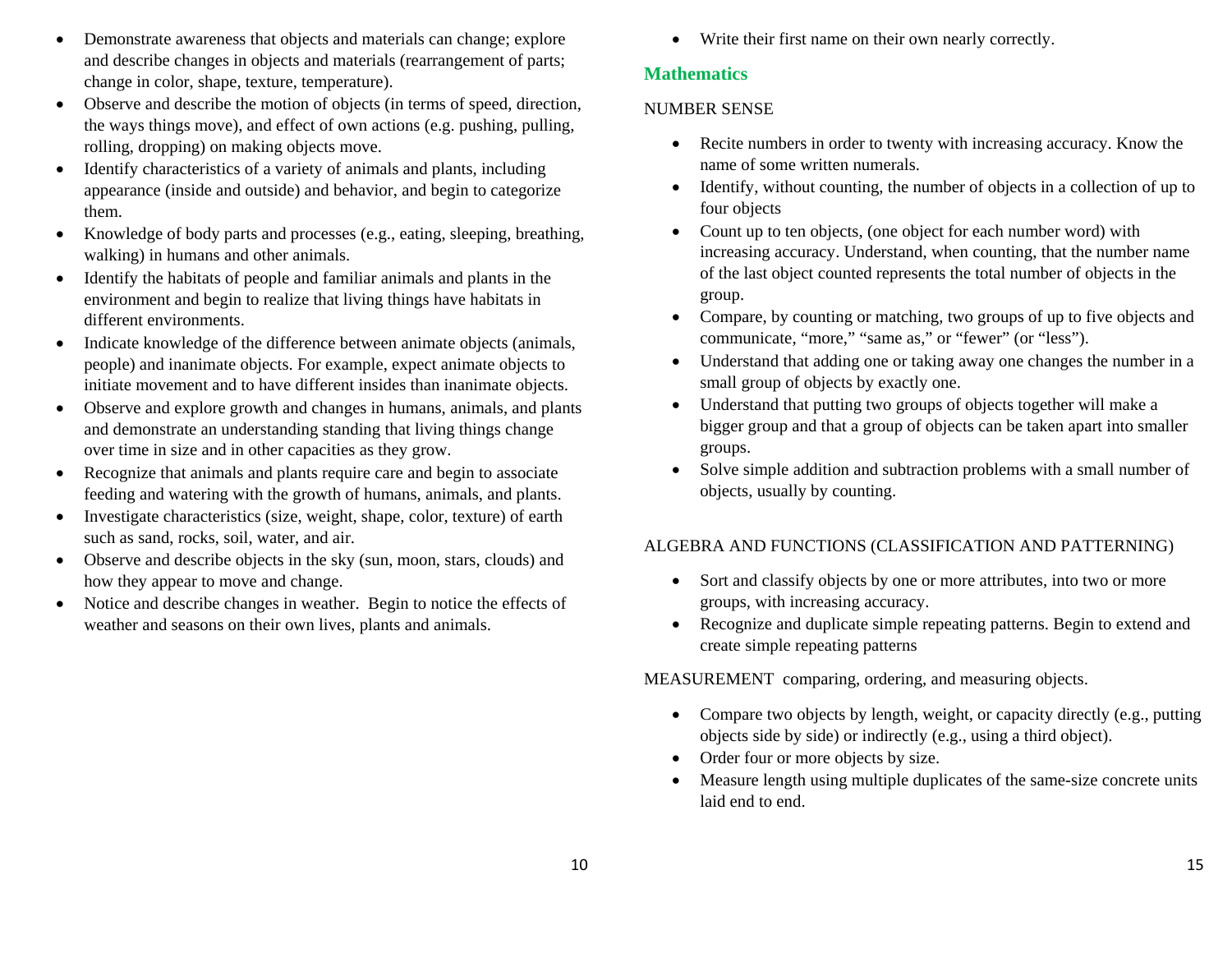- $\bullet$  Increase utterance length in English by adding appropriate possessive pronouns (e.g., his, her); conjunctions (e.g., and, or); or other elements (e.g., adjectives, adverbs).
- $\bullet$  Expand the use of different forms of grammar in English (e.g., plurals; simple past tense; use of subject, verb and object), sometimes with errors.
- $\bullet$ Begin to use "what," "why", "how," "when," and "where" questions, sometimes with errors.
- $\bullet$  Appropriately use words and tone of voice associated with social conventions in English. (Manners)
- $\bullet$ Produce simple narratives that are real or fictional.

READING Children demonstrate an appreciation and enjoyment of reading and literature.

- Participate in reading activities, (e.g., poetry, fairy tales, concept books, and informational books).
- Choose to "read" familiar books with increasing independence and talk about the books.
- $\bullet$ Begin to engage in extended conversations about stories.
- $\bullet$ Retell the majority of a story read or told in English.
- $\bullet$  Demonstrate an understanding that print is organized from left to right, top to bottom.
- $\bullet$  Recognize in the environment (classroom, community, or home) an increasing number of familiar symbols, words, and print labels.
- $\bullet$  Begin to demonstrate understanding that the letters of the alphabet are symbols used to make words.
- $\bullet$ Identify ten or more letters of the alphabet.
- $\bullet$  Repeat, recite, produce, or initiate simple songs, poems, and finger plays that emphasize rhyme.
- $\bullet$ Recognize and produce words that have a similar initial sound. (bat, ball , bear)

WRITING Children use writing to communicate their ideas.

- $\bullet$  Develop an increasing understanding that what is said can be written down and read by others.
- $\bullet$  Continue to develop writing by using letters or letter-like marks to represent their ideas.

# Learning Foundations for **KINDER LEARNERS**

#### **Social-Emotional Development**

#### SELF

- $\bullet$  Compare their characteristics with those of others and display a growing awareness of their psychological characteristics, such as thoughts and feelings.
- $\bullet$  Regulate their attention, thought feelings, and impulses more consistently, with adult guidance.
- $\bullet$  Begin to comprehend the mental and psychological reasons people act as they do and how they contribute to differences between people.
- $\bullet$  Respond to another's distress and needs with sympathetic caring and are more likely to assist.
- $\bullet$  Take greater initiative in making new discoveries, identifying new solutions, and persisting in trying to figure things out.

# SOCIAL INTERACTION

- $\bullet$  Participate in longer and more reciprocal interactions with familiar adults and take greater initiative in social interaction.
- 0 More actively and intentionally cooperate with each other.
- $\bullet$  Create more complex sequences of pretend play that involve planning, coordination of roles, and cooperation.
- $\bullet$  Negotiate with each other, seeking adult assistance when needed, and increasingly use words to respond to conflict. Disagreements may be expressed with verbal taunting in addition to physical aggression.
- 0 Participate positively and cooperatively as group members.
- $\bullet$  Have growing capacities for self-control and are motivated to cooperate in order to receive adult approval and think approvingly of themselves.

## RELATIONSHIPS

- Take greater initiative in seeking support from their primary family attachment figures.
- Contribute to positive mutual cooperation with their primary attachment figures.